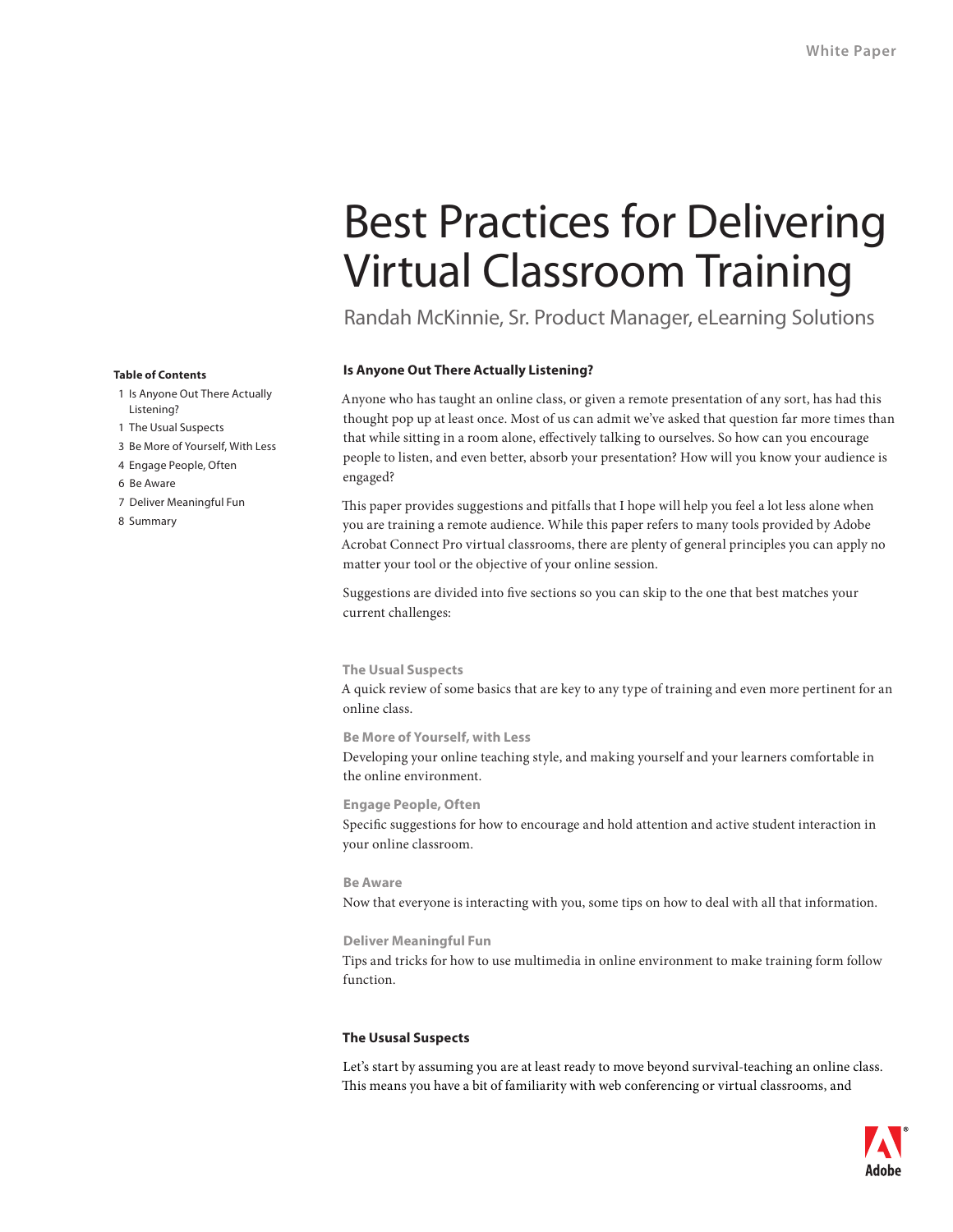

**Ensuring Your Class Goes Smoothly** When preparing for your virtual classroom session, there are three basic areas to consider: Qualfiying Your Audience, Delivering Great Content, and Holding a Rehersal.

hopefully have most of the general fundamentals of training covered. To offer up a quick reminder, and because I believe the directives below are critical to any successful class – online or delivered in-person in a physical room – here are a few key practices you will want to handle first:

# **Qualify Your Audience**

The more you know about your learners the more effective you are going to be at giving them just what they need, which is all you have time for in an online class. Define pre-requisites for your training, and if you have the tools and time to do so, verify they have been completed by your audience members. We've all attended classes where the one person who didn't know what they should have known is permitted to reroute the entire session. Even the best trainers fall prey to the squeaky wheel; we want everyone to 'get it' after all.

| <b>Pre-Class Best Practices</b> |                                                                                |  |
|---------------------------------|--------------------------------------------------------------------------------|--|
| Good                            | Provide a list of pre-requisites                                               |  |
| Better                          | Provide a pre-test                                                             |  |
| Best                            | Confirm the requisite knowledge has been attained by reviewing pre-test scores |  |

# **Deliver Great, Organized Content**

Make sure the content you plan to deliver is relevant, organized, clear, and to the point. Once you think it is organized, make it better. You won't have the time to 'page flip' and look for what you need in an online class. If you confuse your learners with too much topic-jumping, recovery from confusion in an online environment will be exponentially more challenging.

| <b>Class Delivery Best Practices</b> |                                                                                                                                                                                                                                         |  |
|--------------------------------------|-----------------------------------------------------------------------------------------------------------------------------------------------------------------------------------------------------------------------------------------|--|
| Good                                 | Prepare an agenda and stick to it.                                                                                                                                                                                                      |  |
| Better                               | Prepare and post an agenda in your room. Have demonstration application windows open and<br>ready. Print a copy of the agenda and have it in front of you with cues for <i>demo</i> and <i>slides</i> or <i>video</i> .                 |  |
| Best                                 | All of 'Better' plus pretend you are a pilot, and you run through your checklist to verify everything<br>is where it should be and functioning. Do this at least 30 minutes before takeoff. Use Layouts to<br>organize groups of tasks. |  |



Including an agenda in a Note Pod provides a great way to set attendee expectations and get everyone on the same page. In this example, we've also renamed the Note Pod to explicitly indicate that the note content is the agenda for the class.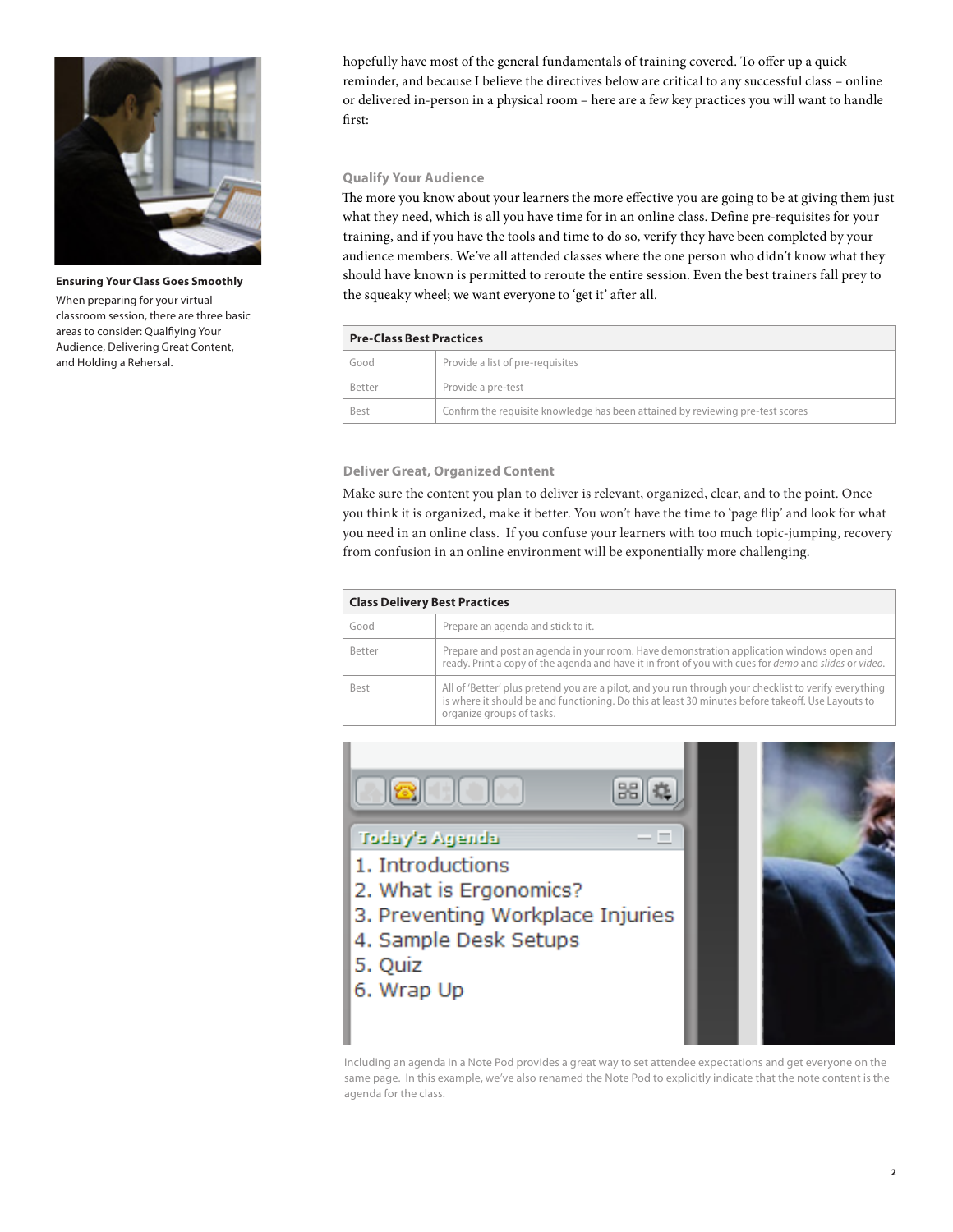# **Hold a Rehersal**

With any new course, especially if you are a new instructor, run through a rehearsal of your presentation – with an audience of more than one. You don't need to ask your colleagues to join you for two hours if that is the planned duration of your session. Just run through each topic and presentation element to 'mark' each move you plan to make. Definitely use all the tools and launch all your content and demonstrations – every page of it – at least once, and in order. You don't have to give your presentation live, word for word. If you are an experienced trainer, the words that come out of your mouth will be the easiest part. The goal here is to build confidence in using the tool with your chosen content and resources.

| <b>Class Rehersal Best Practices</b> |                                                                                                                                                                                                                                                                                                                                                                                                                                                                                                                                |  |
|--------------------------------------|--------------------------------------------------------------------------------------------------------------------------------------------------------------------------------------------------------------------------------------------------------------------------------------------------------------------------------------------------------------------------------------------------------------------------------------------------------------------------------------------------------------------------------|--|
| Good                                 | By yourself, run through each piece of content and each demonstration item in order, speaking<br>using the medium you plan to use in your live class (VoiP or telephony). Record your run-through<br>for self-evaluation and improvement.                                                                                                                                                                                                                                                                                      |  |
| Better                               | Have other people attend, listen, and give feedback after you do your run-through.                                                                                                                                                                                                                                                                                                                                                                                                                                             |  |
| Best                                 | With other people present, run through your presentation, and have your attendees interrupt<br>you while you are talking, just as your students will. Record the run-through. This scenario will be<br>the closest one to the live experience, and will help you find unexpected issues – like overlapping<br>audio if you allow your students to ask questions over VOIP while the class is watching a video -<br>that you can prepare for and work to mitigate (generally through instruction and/or control) in<br>advance. |  |

#### **Be More of Yourself, With Less**

The majority of trainers are comfortable with their personal style in the classroom. The trick is to also develop an online style. The tool you use can help, particularly if you provide your audience with some suggestions and ground rules for how to interact in your classroom (to be discussed in the next section). Beyond buttons and dialog boxes, think about what entertains you and holds your interest. What do you find enjoyable when watching television commentators and professional speakers, or while listening to radio shows? Try to bring some of those appealing elements into your online delivery, while staying true to your own teaching style.

The next step is critical. Once you start to have a sense of this style, abbreviate it. That's right: now that you are so entertaining, stop showboating. Assume you are not as interesting as you think you are, and keep it succinct. Languishing in a classroom all day, telling lengthy anecdotal stories and radiating stage presence is an experience you may relish, but save it for the physical classroom stage (or even better, your community theatre). In an online forum, jokes aren't quite as funny, pregnant pauses last an eternity, and lengthy anecdotes are a license for your students to check their email.

Consider how long you would wait, listening to dead air on a radio station, or watching a fuzzy TV screen, before changing channels and moving on. What can you do about this, since you don't have to time to rehearse for weeks before you go live? Add a layer of disclosure. Communicate those bits of behind-the-scenes information that would often be redundant in a physical classroom: let your students in on what you are doing if you need to pause for a moment.

Inform the class in two ways: first, tell them you will be taking approximately 30 seconds, or 1 minute, or the duration you need (but keep it under a minute) and tell them they will hear no audio during that time, or they may see a series of changes in the slide show, or whatever glitch is about to occur. Second, assume that half of them were not listening, and put the same information in a chat window, or better yet in a note window that you place prominently in view so those who decide to pay attention 10 seconds later also know what is happening. Although it may feel as though you look unprepared (and let's face it, if you have to do this, maybe you are), this action will actually put your students at ease, and help them feel like you are in control, and everything is moving along as expected.



**Developing an Online Teaching Style** Teaching in a virtual environment differs greatly from instructing students in person. When you are teaching online it is very important to tailor your personal style and pacing for the specificities of virtual classrooms.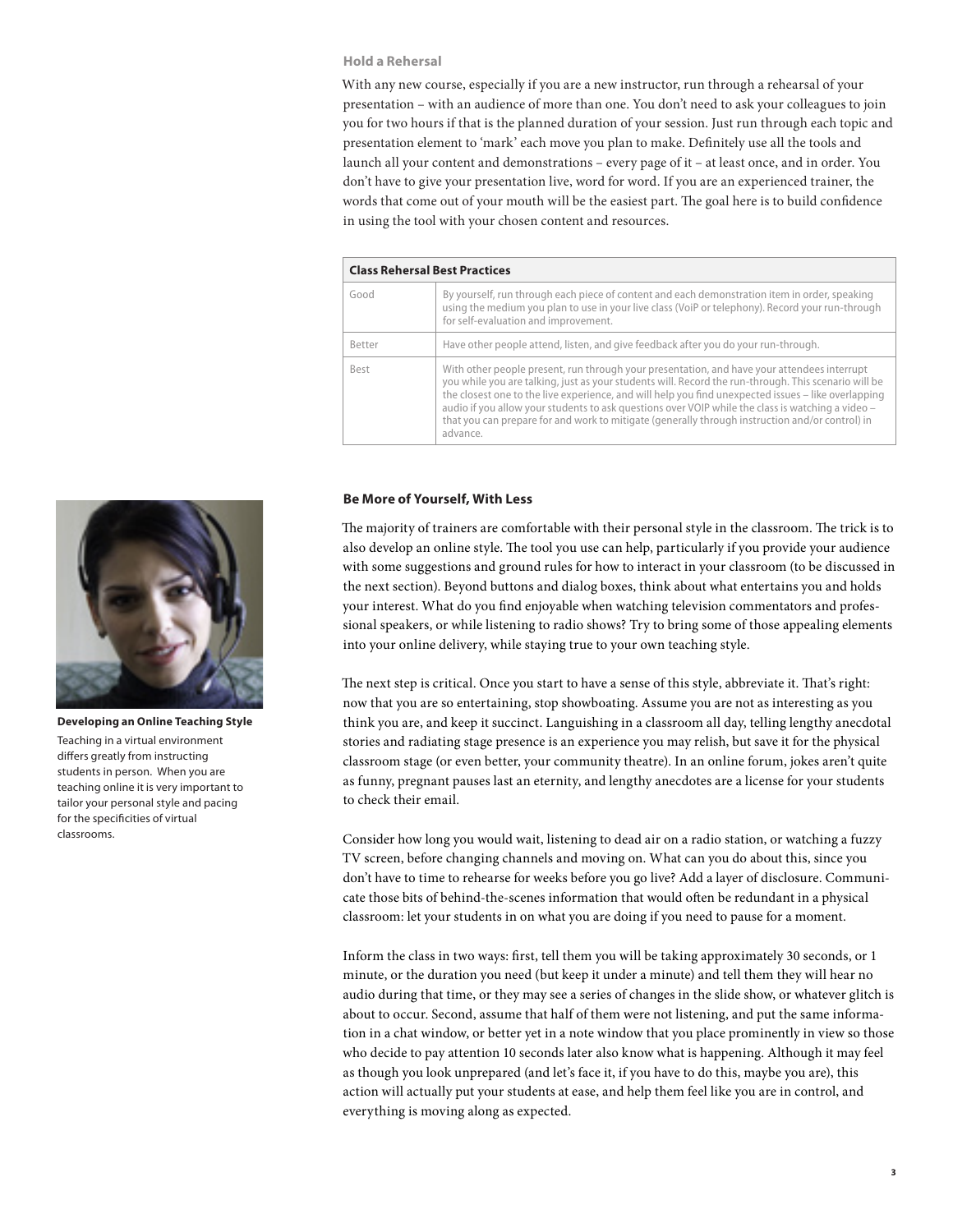# **Tips: Projecting a Personal Style**



**Do** tell brief anecdotal stories or use analogies to demonstrate a point.



**Don't** tell stories that aren't related to the core learning topics. Keep it relevant and keep it brief



**Practice Makes Perfect**

As is the case with in-person training, the better you know your material, the better you will be able to get the important points across and focus on the needs of your specific audience. Just because you aren't in the same physical space as your students, does not mean that you'll need to prepare any less.



**Do** practice until you are comfortable with your material and your online classroom, as mentioned in the 'Usual Suspects' above, so that your delivery can be clear and succinct. Come up with analogies, diagrams, and other visual ways to get your point across and have them ready whether you need to use them or not.



**Don't** confuse clarity and organization with dullness. You can bring life to dry topics with relevant examples, brief anecdotes, and visuals while also maintaining clarity in your delivery



**Do** let people know if you need a minute to prepare something. Announce what is about to occur and post the information on the screen.



**Don't** allow silences to last long, or speak haltingly while multitasking. This will confuse your audience and decrease their confidence in you, and potentially lessen their comfort with the technology you are using to deliver your training.



**Do** become comfortable using your web camera. Use it briefly to introduce yourself, and to bring a personal feel to the room.



**Don't** spend 20 minutes asking everyone to introduce themselves with their cameras. None of you have time for this in an online class. If you want users to 'introduce' themselves, post a slide asking for specific information such as name, title, and reason for being here, or topic of interest today, and ask everyone to post this information in a public chat for all to scan. That will only take about 2 minutes, and will serve as a nice multi-purpose resource for later when you may wish to review and assess stated goals mid-way through, or at the end of class. You may take this information to the personnel manager or instructional designer to determine whether the class needs to be refined to meet commonly-stated goals that have been missed within the materials.

# **Engage People Often**

Have you ever played the children's game 'Duck, Duck, Goose'? Everyone sits on the ground in a circle facing in, except the person who is 'It'. 'It' walks around the circle, touches each person on the head and simultaneously says 'duck'. At random, a 'goose' is selected and tapped on the head with the cry 'goose!' The selected goose must jump up and run around the circle as quickly as possible. 'Goose' must beat 'It' back to the only empty seat in the circle or else become 'It' himself. Everyone in the circle must pay close attention every round, because no one knows when his moment to run will arrive.

Consider the participant state in 'Duck, Duck, Goose' one that you might recreate in your virtual classroom. How can you make it feel as though everyone is an important contributor within your classroom, and could be called upon at any time to actively participate?

First, the motivating self-interest for a student to attend at all is important. This was discussed as a fundamental practice in the 'Usual Suspects' above. Make sure the goals of your class match the learning objectives of the students. If the information is either too simple or too complicated for an attendee, you are going to have a more difficult time keeping that person interested and engaged. This is where the pre-test can come in handy: don't force competent people to take a class just to meet a requirement. Give them an efficient way to prove their knowledge without wasting an hour or more of their time sitting in a class that teaches them very little.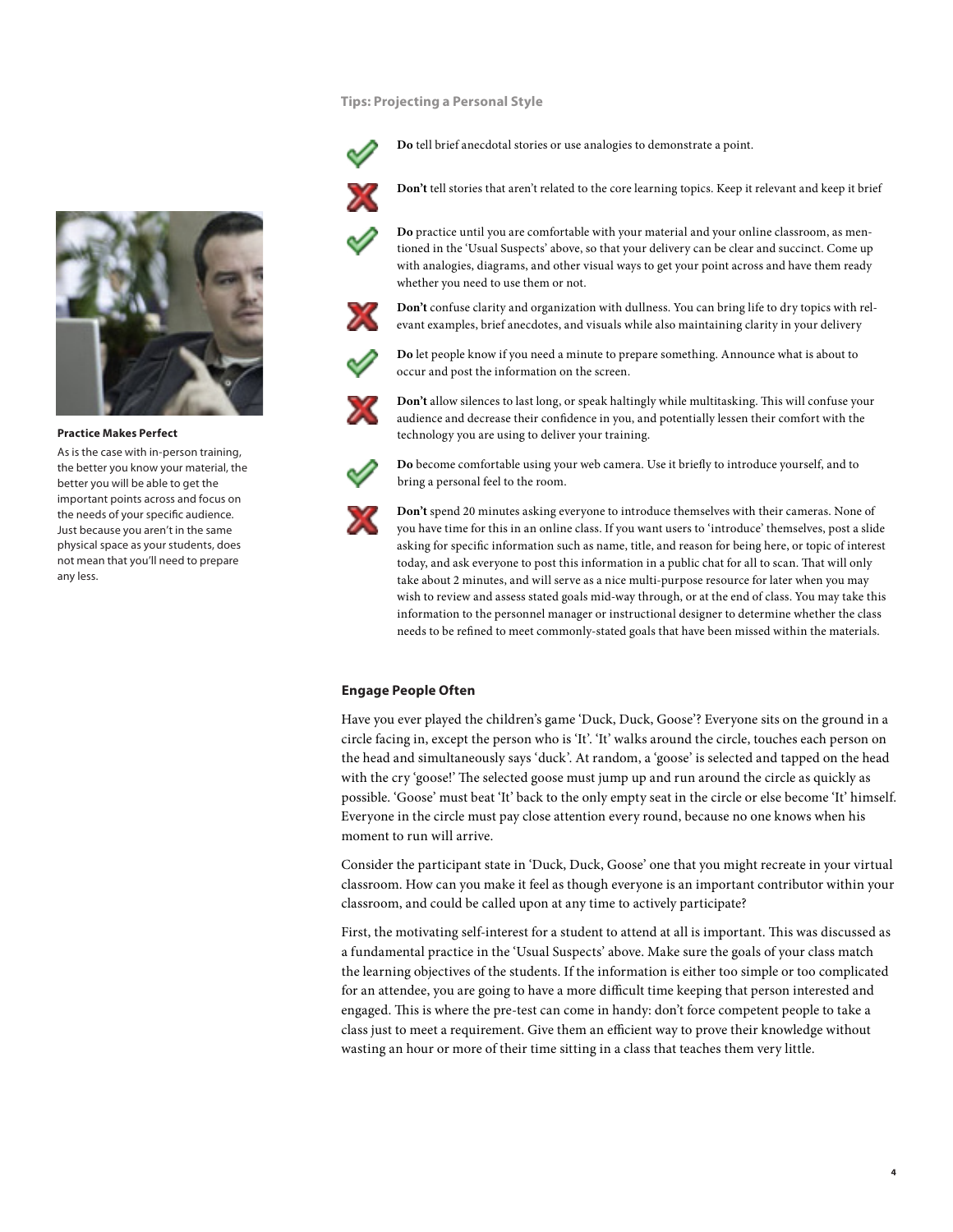A second way to make everyone feel an important part of the learning community in your class is to encourage and direct hands-on activities. Every now and then each duck needs to have a turn at being the goose, and sometimes even take a turn at being 'It'. Your students need to know that they too have an opportunity to play an active role in the class. The virtual classroom environment should provide many options to facilitate an interactive community of learners, and to leverage the power of group experience and expertise. The goal is to take the class beyond just a lecture style environment. Provide guidelines for student interaction and behavior, and follow up with specific requests for action to call out your 'geese' during class, and you will find success. Learners will be more engaged, and will quickly become more likely to frequently interact without direction, which in turn helps add interest – and usually learning value and perspective – to a class.

The trick is to figure out the best way to keep a particular audience involved and engaged. This is where your experience as a teacher or with the topic of study needs to come into play. Not all the examples that follow are appropriate every time, but they serve as a starting point, and this is a great area to apply your own creativity.

#### **Tips: Keeping Learners Engaged**



**Do** show users where to find emoticons and feedback tools provided in the virtual classroom. For example, show them where to find the laughter, applause, agree and disagree icons, and encourage their use. Give everyone a chance to try them out (so you are assured they have found the tools) and use them often yourself. Outline examples of when learners might decide to use an emoticon. You might ask that everyone use the laughter emotion when something is funny, and the applause button when they find a statement particularly prudent or exciting.



**Don't** just assume people will find and use emoticons. Don't become rattled when you tell a joke and hear only silence; that is all you ever hear in an online class (unless students have open mic's, which I do not recommend). If possible, solicit feedback from students you know after the class and ask for honest opinions on your delivery style

**Do** solicit specific, regular interaction from the entire class. A rule of thumb, but one that I encourage you modify based on what works for you, is to request some form of interaction every 3-5 minutes, or as you round off a topic or theme. Ask a specific question, and include in your direction a clear description of how you want students to respond – how you want all of them to respond.

Here are a few examples of how you can gather feedback from students:

#### **Example A**

Ask the students to indicate whether or not they have had a personal ergonomic assessment performed at their desk. Specifically indicate a 'Agree' response, or a green check mark if they have, and a 'Disagree' or red X if they have not. In this way, every student has a task to perform, however minimally. This feedback may provide important information to inform the direction you'll take next within your presentation. If this is true, let people know how important their feedback is right now, in this session.

#### **Example B**

When asking for volunteers to take control of an application-sharing task, or to respond to a question, specify that you want to see a 'raised hand' from anyone who would like to join in. Again, you may ask for a red 'x' for those who don't want to answer or test drive the application at this time.



**Don't** throw "overhead" questions out into the audience. This is an even worse practice in a virtual classroom than it is in a physical room. (Examples of overhead questions are 'what do you think?', 'does everyone get it?', 'do you agree?')



#### **Using Status Options**

A great way to keep learners engaged is by utlizing Status Options accessible to all students via the Status Options dropdown. You can use this to allow students to raise their hand or interact with one another in a non-intrusive manner.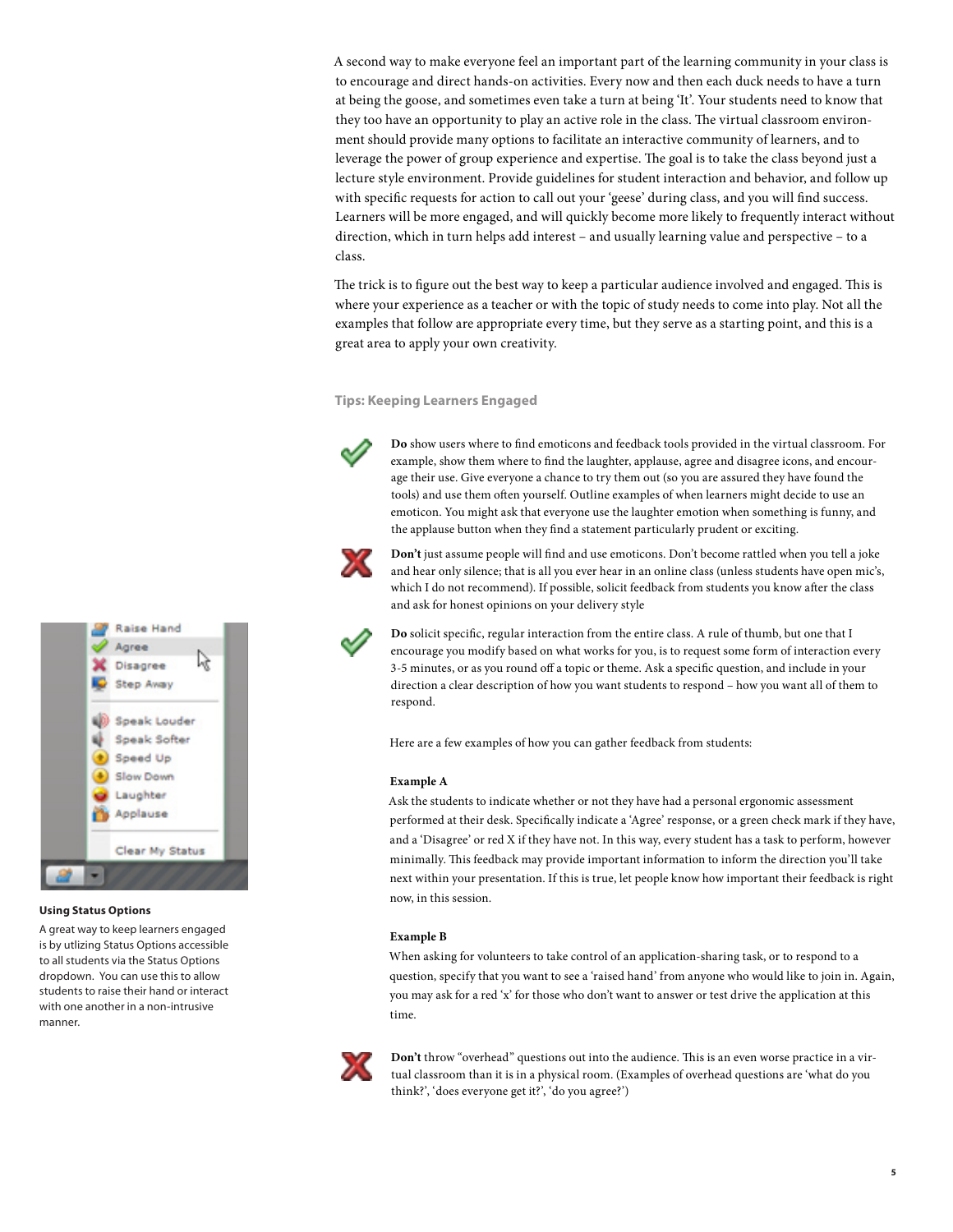

# **Facilitating Collaborative Learning**

Using Breakout Rooms are a great way to facilitate collaborative learning by allowing students to work though exercises as a small group. When using Breakout Rooms its always a good idea to move freely between Breakout Rooms to answer questions or provide guidance, just as you would move from group to group in an in-person setting.



**Do** set specific guidelines indicating how to 'step away' from the room. If you want to foster a highly interactive learning space in your class, and people appear to have simply fallen asleep because they are present but not responding, this detracts from the beneficial impact of group participation. Request that students use the 'Stepped Away' emoticon when they have to leave the computer or change focus momentarily, and that they step back in when they are paying attention once again.



**Don't** assume that students will find the Stepped Away icon on their own, or will use it without such a guideline



**Do** use Breakout Rooms to leverage group member expertise and experience, particularly when brainstorming, role-playing, or tackling a complex problem. Breakout Rooms themselves have a set of best practices some of which are listed below.



**Don't** distribute students to small groups without preparing them for the assigned activity, or without telling them what is about to happen.

# **Breakout Room Best Practices**

Provide instructions and a framework for breakout activities and leverage these with a rich mix of students such as mentor pairs, or the jigsaw model of mixing heterogeneous users across skill types.

Prepare the students for breakout rooms before you send them off on their own. Tell them how they can expect their screens to change.

Depending on the activity, you may assign someone as the facilitator in each breakout room.

Outline whether the groups will need to wait for you to enter each sub-room to get things started, or if they can dive in on their own.

Indicate the expected duration of the breakouts

Provide a way for students to contact you if you are outside their room and assistance is needed

#### **Be Aware**

Good teachers pay attention to their students. Questions and comments do not necessarily need to be addressed immediately, but a trainer should set respectful ground rules to outline how questions will be handled. As questions arise, each will receive acknowledgement but the trainer will not permit student feedback to route the class off track.

In an online class, this ability to respond to questions and feedback is even more important. If you have taken my preceding suggestions, then you have encouraged your students to actively participate; so you need to react to their participation. When students raise their hands, send chat messages, or provide other forms of feedback, you need to first be aware that something needs your attention. An online classroom environment should notify you when new feedback and requests come in from your attendees. You need to recognize these and become capable and comfortable with the tool, so that interacting with your students is as easy online as it is in the classroom.

In Connect Pro, yellow notifications appear briefly and then transform into subtle reminder icons until they are addressed. Text indicators may also appear, or while you are screen sharing, a 'toast' window may briefly emerge and slink away.

Begin by training yourself to notice when feedback and request messages appear. As this becomes easier, move toward developing a system that lets you to consistently acknowledge and respond to the different requests and feedback. Align the level of interaction you encourage with the amount you – or you and a moderator – can handle.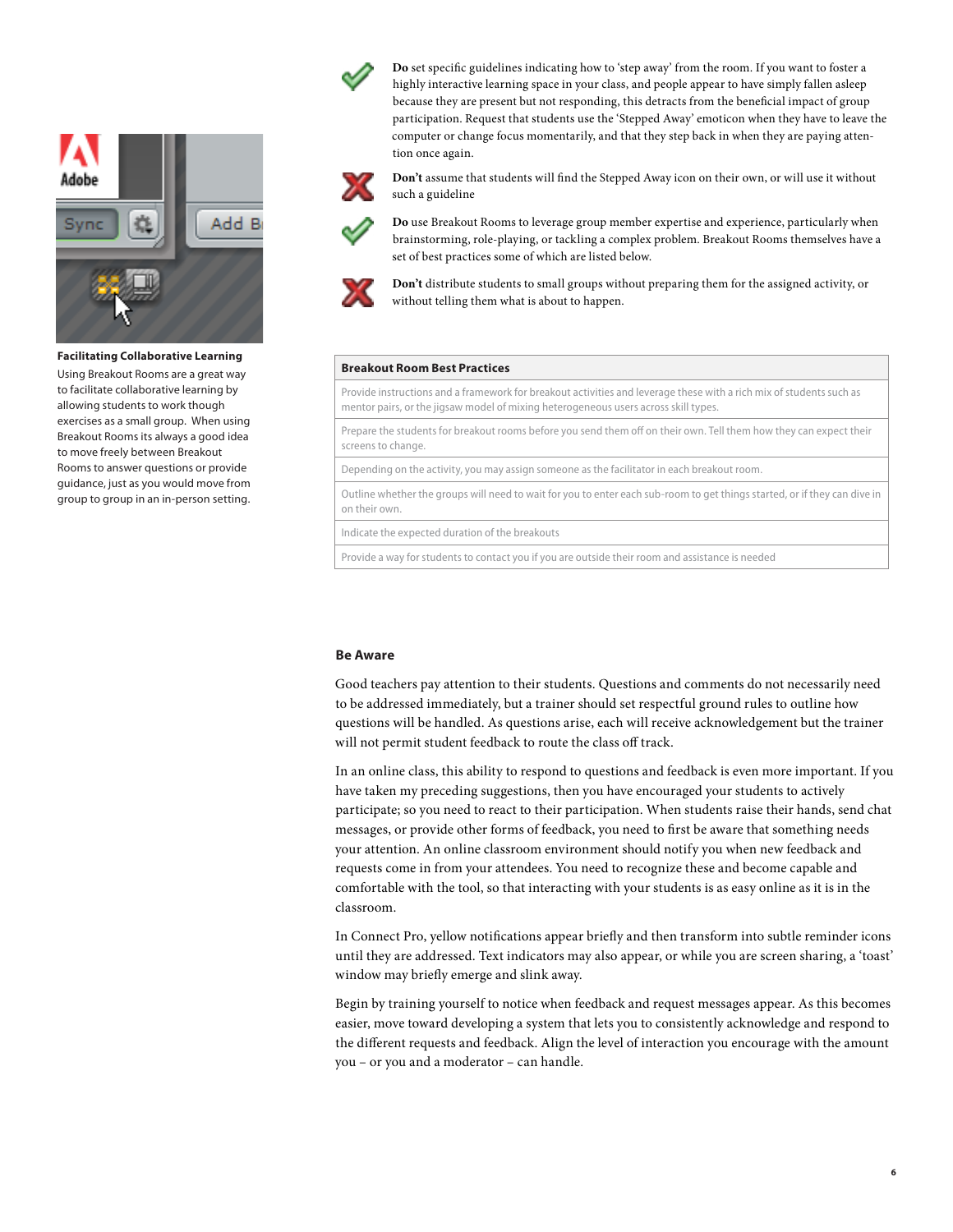# **Tips: Staying Aware of Students**



**Do** keep your eye on the room – the whole room. Scan the pods or windows to see if any new indicators have appeared. If it is appropriate, acknowledge a question or comment or even answer it right away. Simple acknowledgement helps the room feel alive, and the attendee feel like he isn't alone either; just like making eye contact or giving a '1 minute' had signal to a student who has her hand raised in a physical classroom.



**Don't** give your students the impression you are ignoring them. New instructors – whether new to the virtual classroom or new to the instructional topic – are often overwhelmed or singularly focused, causing them to miss student feedback. Try to avoid looking down at notes for a long time, or staring at the wall. You will lose many opportunities to interact with your students.



**Do** use a moderator or co-instructor if the group is large, the topic is complex, or if you are new to the online classroom or teaching a new topic for the first time. This will help you with the tip above (staying aware), and allow you to focus on one challenge at a time.



**Don't** let questions and feedback go completely without acknowledgement for very long in a training scenario.



**Do** use a 'parking lot' or other area to hold complicated or tangential questions for later. The Note Pod is a great tool for this. In Connect Pro, give students enhanced rights to a Note Pod so they can 'park' their own questions as they come up. Students then have a visual indication that the question has been saved to be answered later. If students use this so much it is distracting, opt for Moderated Chat which pulls the questions behind the scenes and gives the hosts control over which are address with the entire group.



**Don't** take a complicated question in the middle of getting your point across, and don't allow questions to reroute your class. A common complaint from students is the dissatisfaction with rushing through substantial topics later in the class because 'we've run out of time', when often the time used earlier was poorly managed.

**Do** explain the difference between private and public messaging options for your online classroom, and respond to private questions privately. Students generally use private communication options because they do not feel comfortable asking the question in front of the whole class.



**Don't** mention the name of the student who asked a question if it was asked through a private medium.



**Do** practice with a second monitor or machine, and use a dual-monitor setup often when delivering your training. Log into the second machine as a 'student'. With visual awareness of both the host and the participant view, you can verify that behind the scenes actions – those in Presenteronly mode or in windows that are not actively shared – are truly private. If you don't have two monitors, ask students whether or not the share is visible only the first and second time you begin screen sharing.



**Don't**work on confidential documents or email while screen sharing. Turn off email and instant messaging notifications that could contain unexpected comments from anyone you know. Once you have verified that students are seeing your screen share in a reasonable amount of time, don't keep asking them if they see the share every time you change your view

# **Deliver Meaningful Fun**

We would all be so entertained if all the training we needed was presented as part of our favorite game or tv show, wouldn't we? Because of this, and because of all the excellent technology options out there to make training more interesting and thus dubiously more effective, many trainers and instructional designers are tempted by games and all things animated. Some expensive and highly produced training content comes as a veritable rumpus room of learner delights. Fun training could in fact be the best training ever, or it could be completely ineffective.



#### **Presenter Only Area**

The Presenter Only area allows you and other hosts and presenters to communicate with one another out of view from meeting participants. Use the Presenter Chat to communicate about things like timing or to tell someone to turn up their microphone volume. Use Presenter Notes to keep track of questions or issues you want to address later in the class.